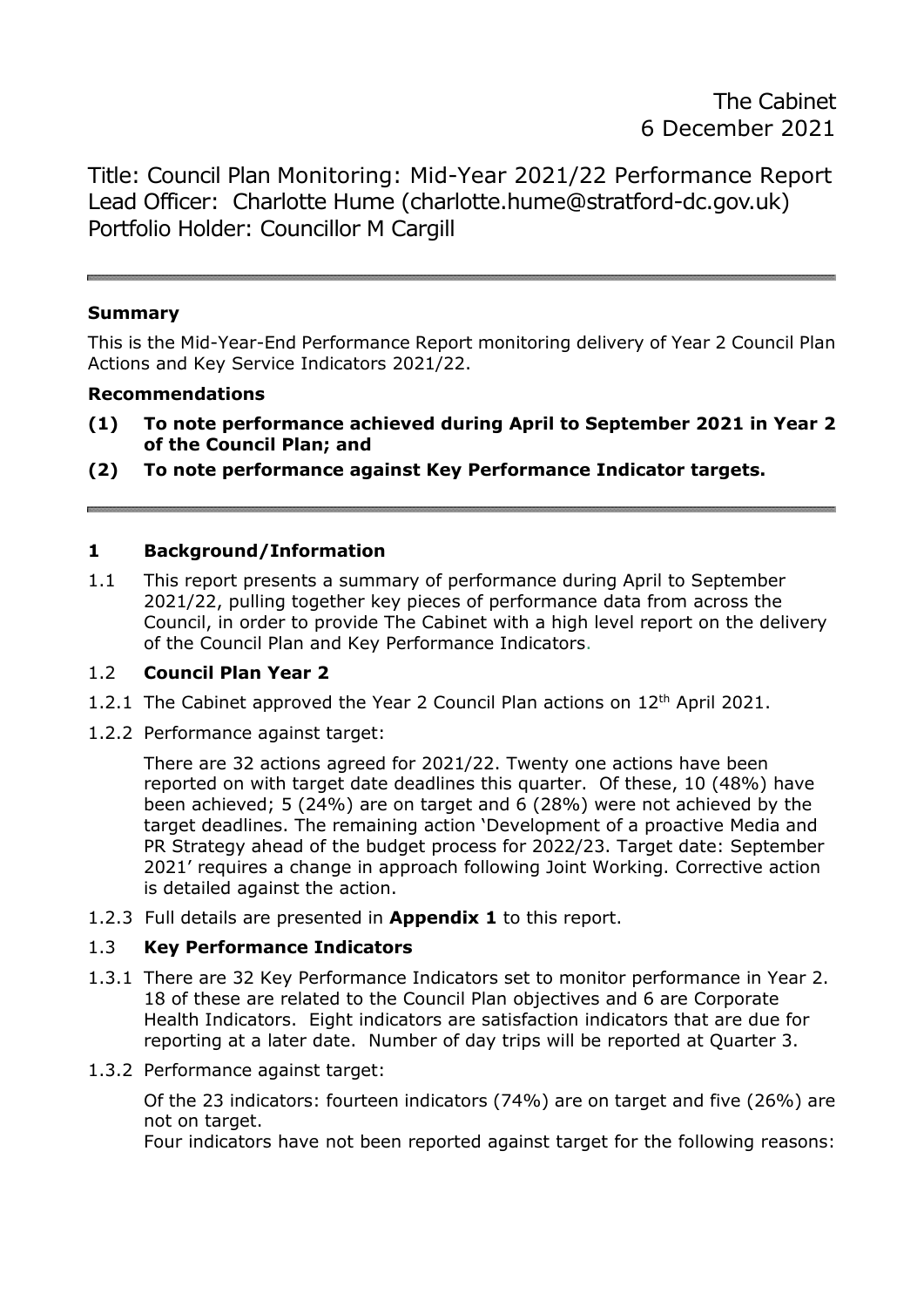- 'Units of Bed & Breakfast in use as temporary accommodation' has a paused target due to ongoing effect of the pandemic. However, it has been reported that numbers are decreasing.
- Number of corporate complaints' is reported for information only and therefore no target has been set for this indicator.
- 'Percentage of County-Lines high-risk victims in the District, where the risk reduced to a lower level, through coordinated multi-agency interventions within the 6 months' The case management approach and process for county lines has been reviewed and changed within this quarter. The previous process focussed on a small cohort of up to 12 individuals seeking to put in place bespoke targeted interventions; the revised process is now focussing on over 100 individuals, so a different approach is being deployed. The KPI and target will need to be reviewed.
- 'Return on Investments (above benchmark of 3 month LIBID rate)'. No result reported.
- 1.3.3 Full details are presented in **Appendix 2** to this report. In addition, **Appendix 3** includes a dashboard summarising the indicators graphically.

# **2 Alternative Options available to The Cabinet**

- 2.1 Note performance achieved.
- 2.2 Request further information.

### **3 Consultation and Member's comments**

3.1 Portfolio Holder comments have been incorporated into the report.

### **4 Implications of the proposal**

### 4.1 **Legal/Human Rights Implications**

4.1.1 There are no legal/human rights implications arising from this report.

# 4.2 **Financial**

4.2.1 There are no new financial implications for the Council arising from this report.

# 4.3 **Council Plan**

4.3.1 This report monitors progress against the priorities as set out in the Council Plan Year 2 2021/22.

# 4.4 **Environmental/Climate Change Implications**

4.4.1 There are no environmental/climate change implications arising from this report.

# 4.5 **Analysis of the effects on Equality**

4.5.1 There are no equality implications arising from this report.

#### 4.6 **Data Protection**

4.6.1 There are no data protection implications arising from this report.

#### 4.7 **Health and Wellbeing**

4.7.1 There are no health and wellbeing implications arising from this report.

# **5 Risk Assessment**

5.1 Failure to deliver these areas of strategic performance is considered to be high risk and would present a risk to delivering outcomes stated in the Council Plan.